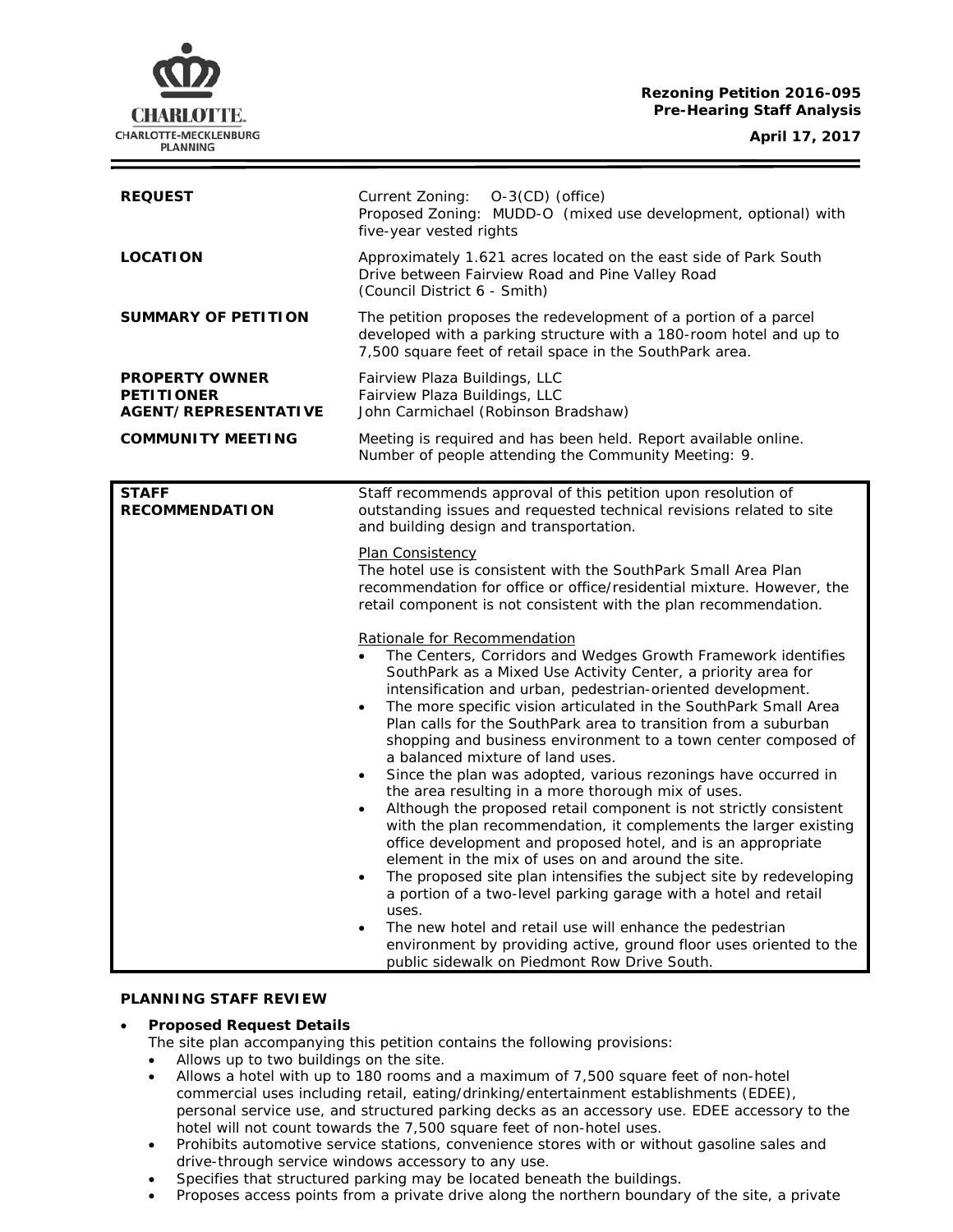street along the southern boundary of the site, and Piedmont Row Drive South.

- Commits to provide a 20-foot setback with an eight-foot planting strip and eight-foot sidewalk along the southern boundary adjacent to the private street.
- Provides a 30-foot setback with an eight-foot planting strip and eight-foot sidewalk with a 14-foot "green ribbon" (an area of extended building setback to provide space for landscaping, outdoor dining, or other pedestrian scale amenities) within the site frontage along Piedmont Row Drive South. Provides an eight-foot planting strip and six-foot sidewalk from the northern edge of the site to the driveway on the northern side of the adjacent office buildings also along Piedmont Row Drive South.
- Commits to request the adjacent property owner(s) dedicate to the City as public right-of-way the existing private street located to the south of the site. The petitioner's only obligation is to make the request; failure or refusal of the adjoining property owner(s) to dedicate should not cause delay or withholding of the permitting or certificate of occupancy for the site.
- Limits the maximum building height of Building A, on the western and southern edge of the site, to 150 feet. Limits the maximum height of Building B along Piedmont Row Drive South to 25 feet. If building A and building B are combined the maximum height is 150 feet.
- Specifies buildings will have prominent pedestrian entrances and be oriented to Piedmont Row Drive South.
- Provides a number of building design and architectural standards related to percentage of doors and windows, ground floor elevations, blank walls, wall projections and recesses, differentiation between first floor and upper floors, screening of mechanical equipment and dumpster enclosures.
- Specifies that the 14-foot "green ribbon" is a transition area that will contain hardscape and landscaping and may contain chairs, tables, seat walls and other seating elements provided a minimum eight-foot clear sidewalk is maintained.
- Requests the following optional provisions:
	- Allow an increase in the allowable height from 120 feet to 150 feet.
	- Allow valet service, a driveway, an entrance into the structured parking facility or motor court to be located between building A or buildings on the site and the required setback along Piedmont Row Drive South as parking and maneuvering is not permitted between building and the required setback.
	- Allow hardscape, landscaping, tables, chairs, and other seating to be located within the inner 14 feet of the 30-foot setback along Piedmont Row Drive South.

## • **Existing Zoning and Land Use**

- The subject property was rezoned to O-3(CD) (office, conditional) in 1995 as part of a larger multi-story office development incorporating a parking structure. The subject site is a portion of the parking structure. The office buildings and the western portion of the parking structure are not a part of this application, and are to remain. Another portion of the larger development along the Fairview Road frontage was rezoned in 2008 to allow for retail and bank uses along the street edge.
- The site is zoned O-3(CD) (office, conditional) and is developed with a parking structure.
- Property to the north, across Fairview Road is zoned MUDD-O (mixed use development, optional), incorporating office, retail, restaurants, and residential elements.
- Adjacent to the east across Piedmont Row Drive South is a high-rise office development with associated parking structures zoned O-3 (office) and surface parking lot and vacant land zoned MUDD-O (mixed use development, optional).
- To the south are office and hotel properties in O-1 (office) zoning.
- To the west across Park South Drive are several properties including a six-story Charlotte Housing Authority property zoned MUDD-O (mixed use development, optional), an assisted living facility zoned R-22MF(CD) (multi-family residential, conditional), an adult day care facility zoned UR-C (urban residential commercial), and a townhome community zoned R-8MF(CD) (multi-family residential, conditional)
- See "Rezoning Map" for existing zoning in the area.

## • **Rezoning History in Area**

• There have been a number of rezonings to MUDD-O (mixed use development, optional) west, south and east of the site, within the SouthPark Mixed Use Activity Center, to allow residential, commercial and mixed use developments.

## • **Public Plans and Policies**

- The *SouthPark Small Area* Plan (2000) shows the property as office or office/residential mixture.
- The vision articulated in the *SouthPark Small Area Plan* calls for the SouthPark area to transition from a suburban shopping and business environment to a town center composed of a balanced mixture of land uses.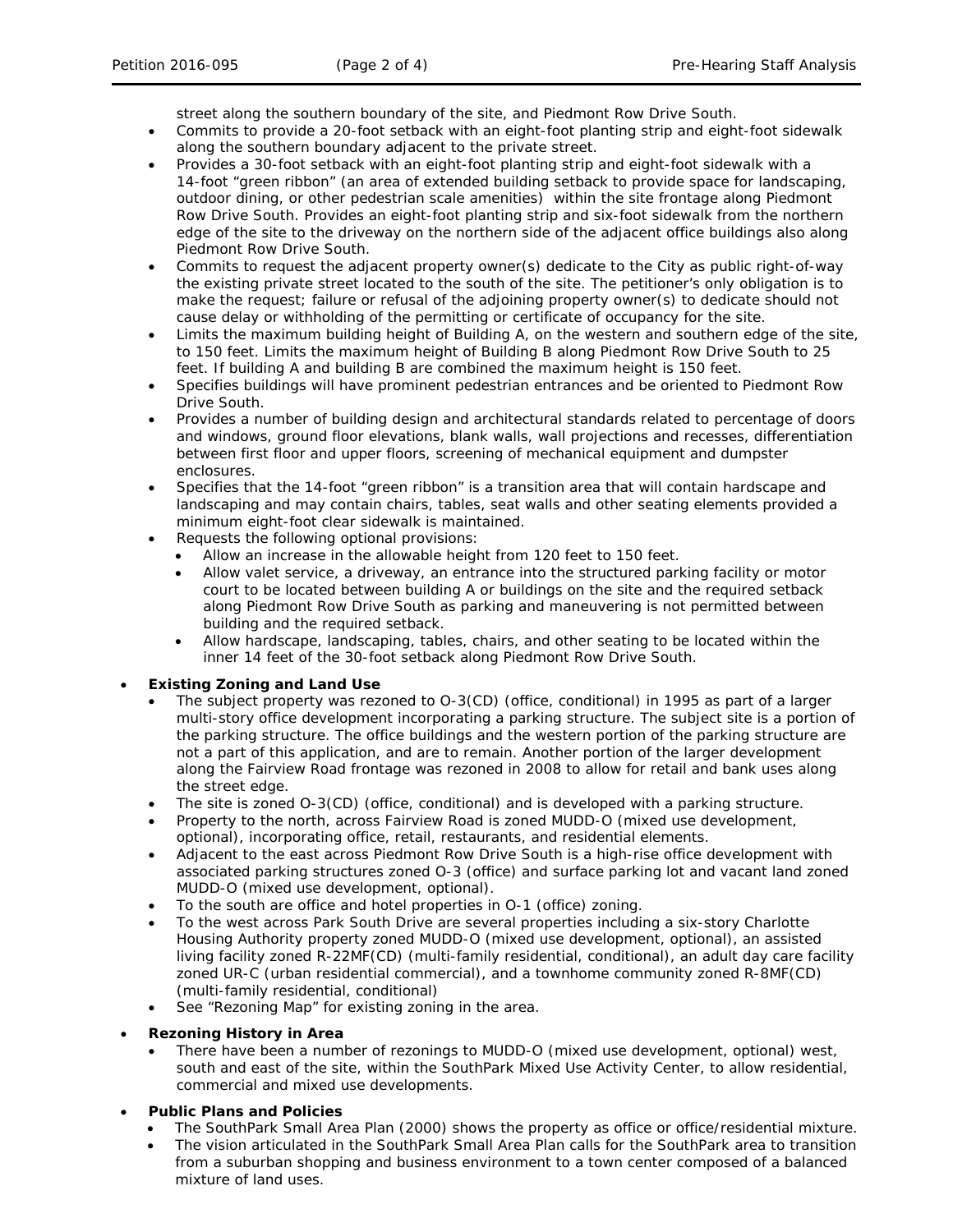# • **TRANSPORTATION CONSIDERATIONS**

- The site's primary access will be served from Piedmont Row Drive South, and the site's parking deck access will be served from South Executive Park Drive (a private street with public access rights). The proposed parking deck will provide internal access to two private streets. The petitioner is also extending, connecting and improving sidewalks along the west side of Piedmont Row Drive South to enhance pedestrian walkability in the area. CDOT continues to request an updated traffic analysis to clarify impact, and determine if offsite mitigations are needed, and reservations to accommodate the envisioned street network.
- See outstanding issues 3 through 8.
- **Vehicle Trip Generation:**
	- Current Zoning:
		- Use: 0 trips per day (based on parking structure)
		- Entitlement: 0 trips per day (based on parking structure per 1995-017)
	- Proposed Zoning: 2,700 trips per day (based on 180 room hotel and 7,500 square feet of retail).

**DEPARTMENT COMMENTS** (see full department reports online)

- **Charlotte Area Transit System:** No issues.
- **Charlotte Department of Neighborhood & Business Services:** No issues.
- **Charlotte Fire Department:** No issues.
- **Charlotte-Mecklenburg Schools:** Non-residential petitions do not impact the number of students attending local schools.
- **Charlotte Water:** Charlotte Water has water system availability for the rezoning boundary via existing eight-inch water distribution mains located Park South Drive and Piedmont Row Drive South. The proposed rezoning is located in an area that Charlotte Water has been determined to have limited sanitary sewer system capacity.

## • **Engineering and Property Management:**

- **Arborist:** No issues.
- **Erosion Control:** No issues.
- **Land Development:** No issues.
- **Storm Water Services:** No issues.
- **Urban Forestry:** No issues.
- **Mecklenburg County Land Use and Environmental Services Agency:** No issues.
- **Mecklenburg County Parks and Recreation Department:** No issues.

#### **OUTSTANDING ISSUES**

Site and Building Design

1. Amend note 6K to either remove the first three sentences related to exterior dumpster enclosures and change the word "may" to "will" in the fourth sentence related to dumpster locations in the parking structure or amend the site plan to show the possible exterior dumpster enclosure location.

Land Use

2. Amend note 4C to specify a cap for the amount of retail and EDEE uses associated with the hotel. Transportation

- 3. Provide a Technical Traffic Memorandum that includes the revised trip generation, trip distribution, and mitigation measures associated with the revised plan.
- 4. Reserve 18 feet (eight-foot planting strip, eight-foot sidewalk and two-foot maintenance buffer) for future public right-of-way along the site's southern property line from Piedmont Row Drive South to Park South Drive to provide space for a portion of a planned east-west public connection street along the site's southern property line. The conditional notes should state that the petitioner will retain the reserved property until such time the City requests this property for public use. When future right-of-way is requested the petitioner shall dedicate this reservation in fee simple to the City.
- 5. Reserve a local commercial narrow half-street section along the site's western boundary for a future north-south private street. The conditional notes should state that the petitioner will retain the reserved property until such time the City requests this property for public use. When future right-of-way is requested the petitioner shall dedicate this reservation in fee simple to the City.
- 6. Construct/convert the drive-aisle along the site's northern boundary to a local office commercial wide half-section with recessed parallel on-street parking along the site's northern boundary.
- 7. Clarify the petitioner's intent to construct an eight-foot planting strip and six-foot sidewalk behind